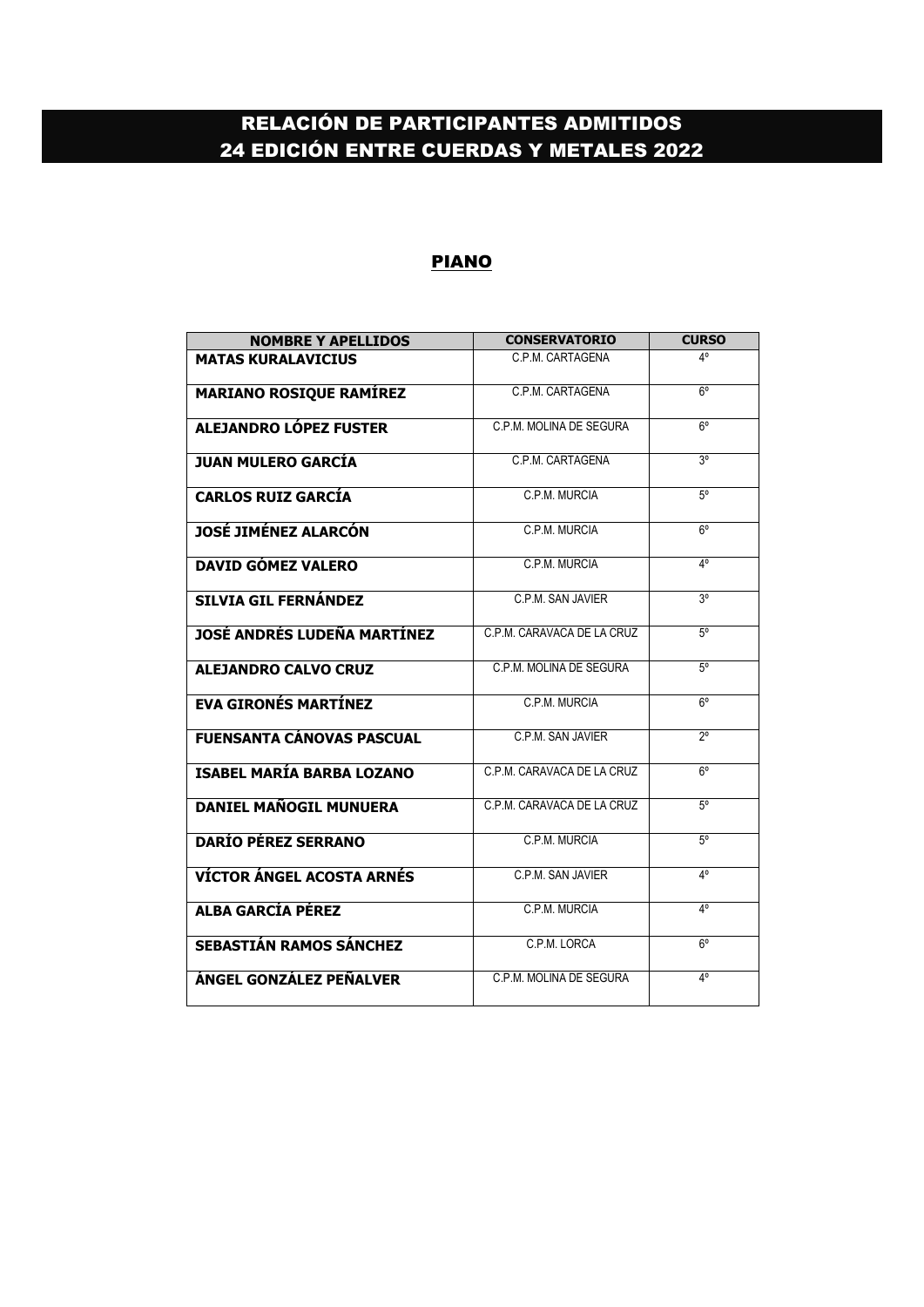### **PERCUSIÓN**

| <b>NOMBRE Y APELLIDOS</b>            | <b>CONSERVATORIO</b>       | <b>CURSO</b>              |
|--------------------------------------|----------------------------|---------------------------|
| <b>FRANCISCO LORENTE BUSTOS</b>      | C.P.M. CARTAGENA           | 6°                        |
| <b>JOSÉ CABALLERO GUZMÁN</b>         | C P M MURCIA               | 3 <sup>o</sup>            |
| <b>ALBERTO SOLANO VÁZQUEZ</b>        | C.P.M. CARTAGENA           | 6°                        |
| <b>ISIDRO SÁEZ FERNÁNDEZ</b>         | C P M CARTAGENA            | $\overline{2^0}$          |
| <b>MARIO OLIVA CASCALES</b>          | C.P.M. MOLINA DE SEGURA    | $6^{\circ}$               |
| <b>SANTIAGO FERNÁNDEZ SÁNCHEZ</b>    | C P M CARTAGENA            | $5^{\circ}$               |
| <b>FRANCISCA SÁNCHEZ FERNÁNDEZ</b>   | C.P.M. MURCIA              | $6^{\circ}$               |
| <b>MANUEL RUIZ HERRADA</b>           | C P M MOLINA DE SEGURA     | 3 <sup>o</sup>            |
| <b>EDUARDO MARTÍNEZ TALAVERA</b>     | C.P.M. CARAVACA DE LA CRUZ | $6^{\circ}$               |
| <b>ALFONSO EGIDOS ESCÁMEZ</b>        | C.P.M. MOLINA DE SEGURA    | 4°                        |
| <b>JUAN ARTÉS ALCANTUD</b>           | C.P.M. CARTAGENA           | $6^{\circ}$               |
| <b>JUAN CARLOS FERNÁNDEZ CORREAS</b> | C.P.M. CARAVACA DE LA CRUZ | ĥ٥                        |
| NICOLÁS GARCÍA RODRÍGUEZ             | C P M CARTAGENA            | $\mathbf{A}^{\mathsf{o}}$ |
| ABRAHAM DE MARÍA PÉREZ GARCÍA        | C.P.M. CARTAGENA           | $5^{\circ}$               |
| <b>CARMEN BRAVO RODRÍGUEZ</b>        | C P M MOLINA DE SEGURA     | 40                        |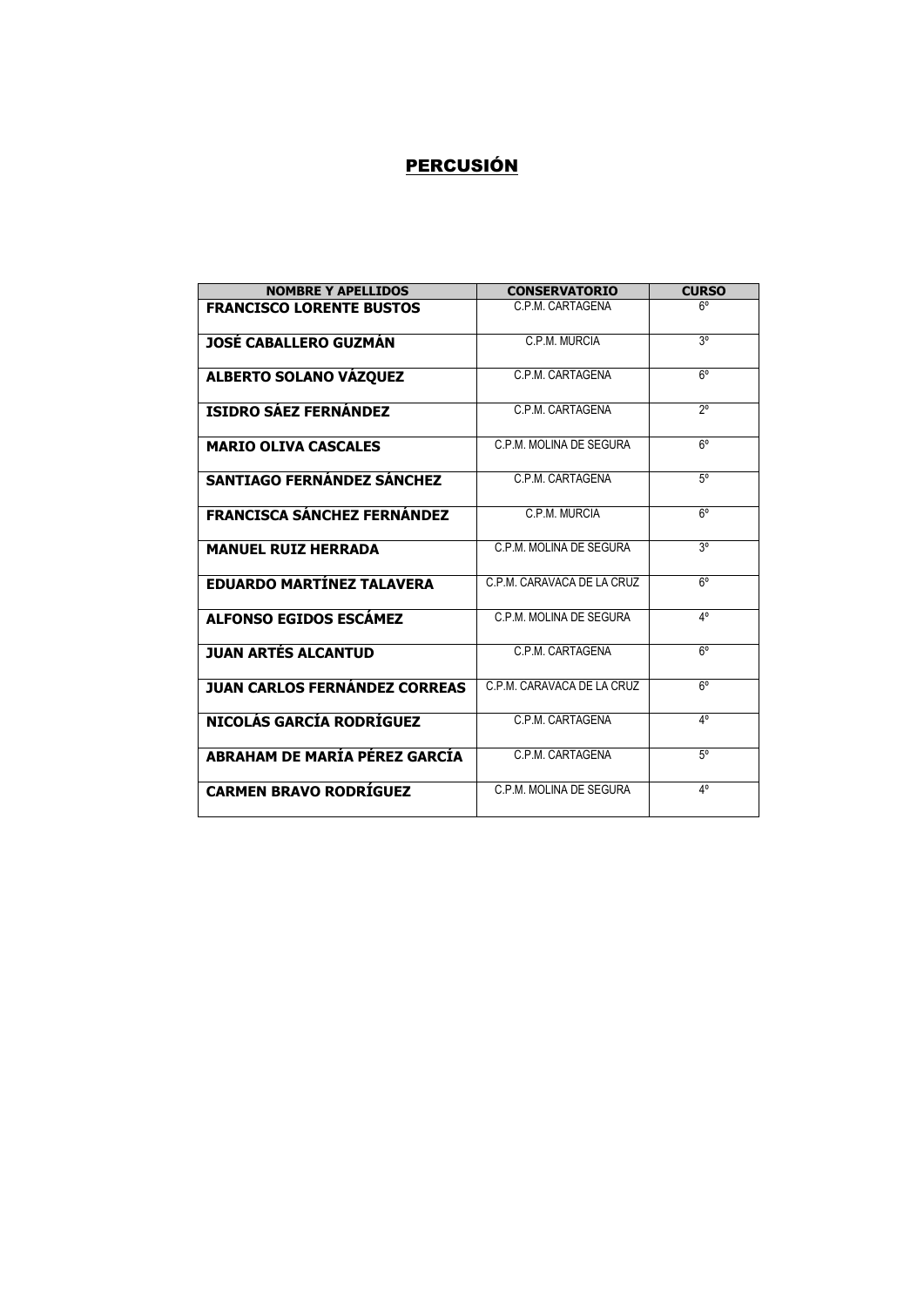### **CUERDA**

| <b>NOMBRE Y APELLIDOS</b>             | <b>INSTRUMENTO</b> | <b>CONSERVATORIO</b>    | <b>CURSO</b> |
|---------------------------------------|--------------------|-------------------------|--------------|
| <b>JULIA ROS INIESTA</b>              | <b>VIOLONCHELO</b> | C P M MURCIA            | $5^\circ$    |
| <b>ELENA LLORET PACHECO</b>           | <b>VIOLÍN</b>      | C.P.M. CARTAGENA        | $2^{\circ}$  |
| <b>DAVID GÓMEZ VALERO</b>             | <b>VIOLONCHELO</b> | C.P.M. MURCIA           | $4^{\circ}$  |
| <b>MIGUEL ÁNGEL GUERRERO MARTÍNEZ</b> | <b>VIOLÍN</b>      | C.P.M. MURCIA           | $6^{\circ}$  |
| <b>TOMÁS FUENTES FERNÁNDEZ</b>        | <b>VIOLA</b>       | C.P.M. MURCIA           | $5^{\circ}$  |
| ANTONIO SÁNCHEZ-ALMOHALLA INIESTA     | <b>VIOLÍN</b>      | C.P.M. MURCIA           | $4^{\circ}$  |
| ERICA DONAYO GÓMEZ                    | <b>VIOLONCHELO</b> | C.P.M. CARTAGENA        | 4°           |
| PILAR PÉREZ GIMÉNEZ                   | <b>VIOLIN</b>      | C.P.M. MURCIA           | 4°           |
| <b>ELENA CONTRERAS ABENGOCHEA</b>     | <b>VIOLÍN</b>      | C.P.M. MURCIA           | $5^{\circ}$  |
| <b>JESÚS MENGUAL CONTRERAS</b>        | <b>VIOLÍN</b>      | C.P.M. MOLINA DE SEGURA | 4°           |
| <b>JORGE CLARES ROMERO</b>            | <b>CONTRABAJO</b>  | C.P.M. LORCA            | $5^{\circ}$  |
| <b>MARINA ALBENTOSA SÁNCHEZ</b>       | <b>VIOLÍN</b>      | C.P.M. MURCIA           | $5^\circ$    |
| PEDRO MARÍA CONTRERAS ABENGOCHEA      | <b>VIOLA</b>       | C.P.M. MURCIA           | 4°           |
| <b>JOSÉ IBÁÑEZ DE VICENTE-YAGÜE</b>   | VIOI ÍN            | C P M MURCIA            | 20           |
| <b>JAVIER MARÍN GODOY</b>             | VIOLÍN             | C.P.M. LORCA            | $5^{\circ}$  |
| <b>ÁNGEL CONTRERAS ABENGOCHEA</b>     | VIOI ÍN            | C P M MURCIA            | $2^{\circ}$  |
| <b>LEANDRO PARRA AMANTE</b>           | <b>VIOLA</b>       | C.P.M. MURCIA           | 4°           |
| <b>ALEJANDRO OLMOS DE PASCUAL</b>     | <b>VIOLA</b>       | C.P.M. MURCIA           | 6°           |
| <b>LAURA NAVARRO ROYO-VILLANOVA</b>   | <b>VIOLA</b>       | C.P.M. MURCIA           | 4°           |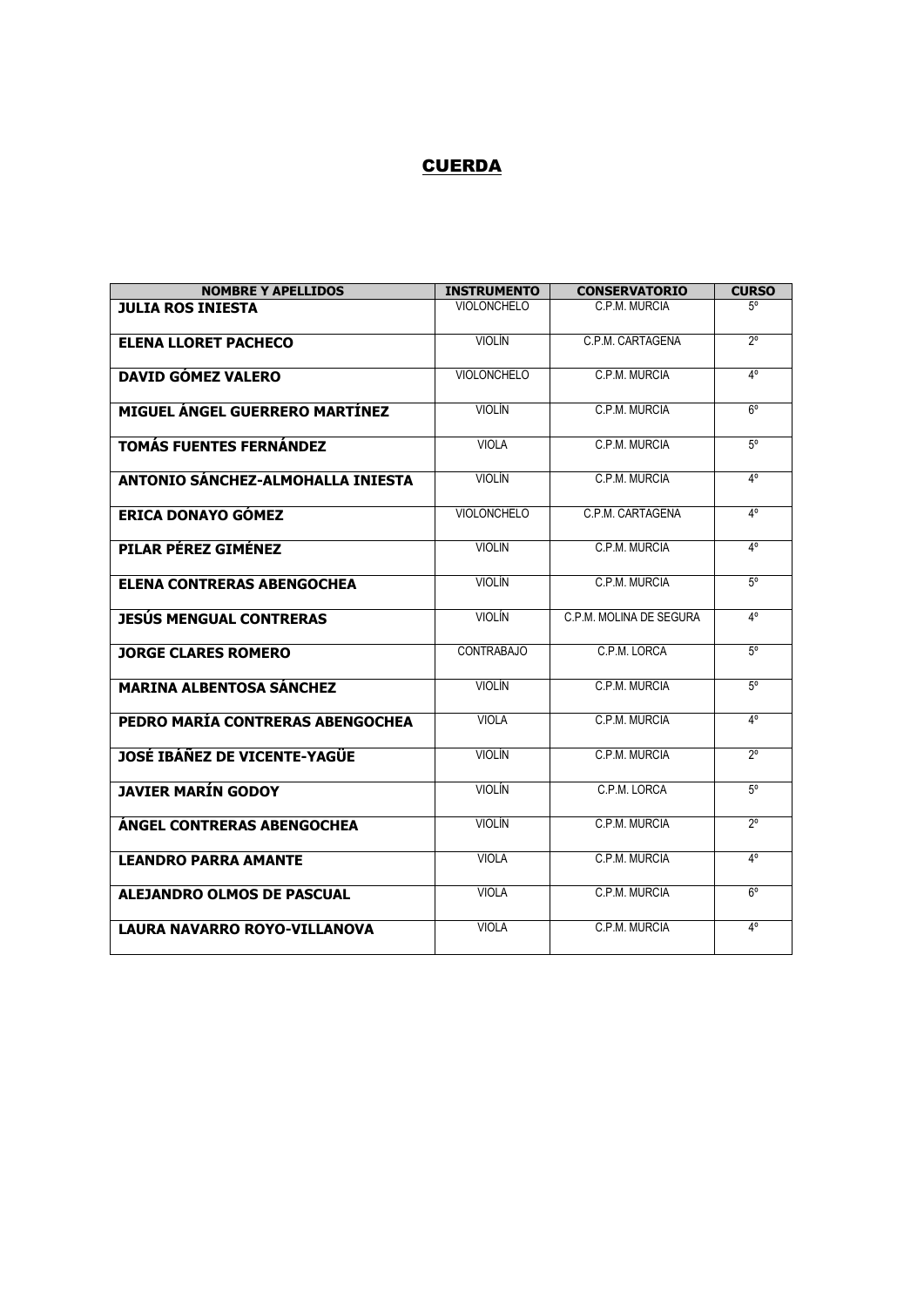#### CUERDA PULSADA

| <b>NOMBRE Y APELLIDOS</b>          | <b>INSTRUMENTO</b>                 | <b>CONSERVATORIO</b> | <b>CURSO</b>   |
|------------------------------------|------------------------------------|----------------------|----------------|
| <b>ELENA CAPARROS PADILLA</b>      | <b>GUITARRA</b><br><b>CLÁSICA</b>  | C.P.M. LORCA         | 4°             |
| <b>JUAN PEDRO CÁNOVAS LÓPEZ</b>    | <b>GUITARRA</b><br><b>CLÁSICA</b>  | C.P.M. LORCA         | 4°             |
| <b>DAVID MADRID SZOLLOSI</b>       | <b>GUITARRA</b><br><b>CLÁSICA</b>  | C.P.M. CARTAGENA     | 1 <sup>0</sup> |
| <b>FRANCISCA SÁNCHEZ FERNÁNDEZ</b> | ARPA                               | C.P.M. MURCIA        | 6°             |
| <b>RODRIGO FÉLIX PERAL</b>         | <b>GUITARRA</b><br><b>FLAMENCA</b> | C.P.M. CARTAGENA     | 30             |
| <b>ESTHER CABALLERO MATEOS</b>     | <b>GUITARRA</b><br><b>CLÁSICA</b>  | C.P.M. LORCA         | 4°             |
| <b>JUAN LLORENTE CORBALAN</b>      | <b>GUITARRA</b><br><b>FLAMENCA</b> | C.P.M. CARTAGENA     | 6°             |
| <b>ABIGAIL BUKOLA OREMOSU</b>      | PÚA                                | C.P.M. MURCIA        | 30             |
| ÁLVARO RAÚL GARCÍA SÁNCHEZ         | <b>GUITARRA</b><br><b>FLAMENCA</b> | C.P.M. CARTAGENA     | $5^{\circ}$    |
| OLIVIA MANRESA RODRÍGUEZ           | <b>GUITARRA</b><br><b>CLÁSICA</b>  | C.P.M. CARTAGENA     | 6°             |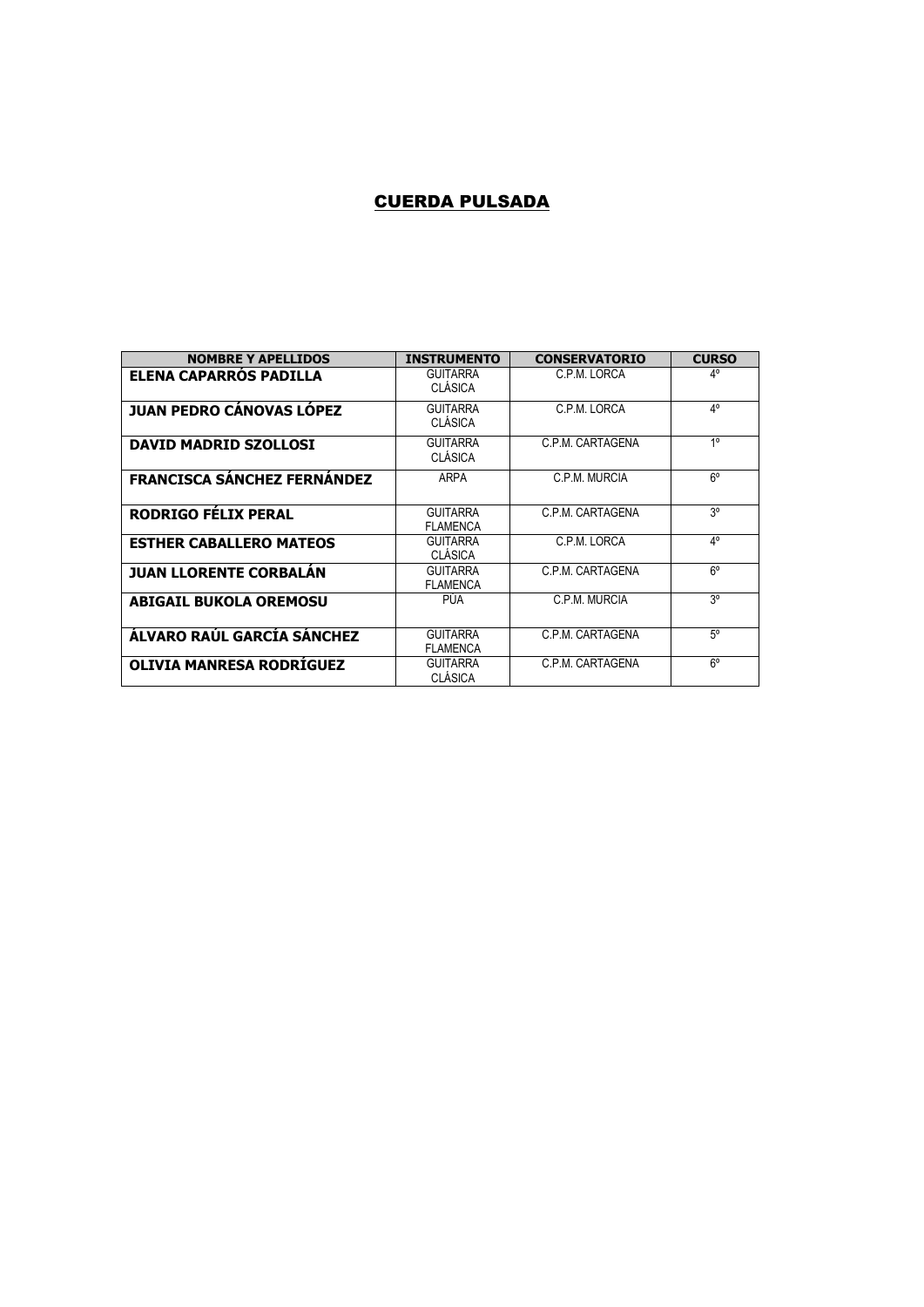### VIENTO MADERA

| <b>NOMBRE Y APELLIDOS</b>              | <b>INSTRUMENTO</b>      | <b>CONSERVATORIO</b>             | <b>CURSO</b>   |
|----------------------------------------|-------------------------|----------------------------------|----------------|
| <b>PABLO SÁNCHEZ LÓPEZ</b>             | <b>CLARINETE</b>        | C.P.M. CARTAGENA                 | $6^{\circ}$    |
| LUCÍA ROMERO PÉREZ                     | <b>OBOE</b>             | C.P.M. CARTAGENA                 | $1^{\circ}$    |
| <b>CARMEN ALARCÓN NAVARRO</b>          | <b>FLAUTA TRAVESERA</b> | C.P.M. LORCA                     | 4°             |
| <b>NURIA VIDAL CARMONA</b>             | <b>CLARINETE</b>        | C.P.M. CARTAGENA                 | $2^{\circ}$    |
| <b>BLANCA LÓPEZ ORTIZ</b>              | <b>FLAUTA TRAVESERA</b> | C.P.M. LORCA                     | $2^{\circ}$    |
| <b>DANIEL ESCAÑO FRANCO</b>            | <b>SAXOFÓN</b>          | C.P.M. CARTAGENA                 | $4^{\circ}$    |
| DIEGO VALERO MONTAÑO                   | <b>CLARINETE</b>        | C.P.M. LORCA                     | $5^{\circ}$    |
| <b>CELIA IBÁÑEZ ALCOLEA</b>            | <b>FLAUTA TRAVESERA</b> | C.P.M. CARTAGENA                 | 3°             |
| <b>GUILLERMO RUBIO GARCÍA</b>          | OBOE                    | C.P.M. CARAVACA DE LA CRUZ       | $5^{\circ}$    |
| <b>MARTA GONZÁLEZ CARRILLO</b>         | <b>OBOE</b>             | C.P.M. CIEZA                     | 3 <sup>o</sup> |
| <b>ANA GARCÍA NAVARRO</b>              | <b>FLAUTA TRAVESERA</b> | C.P.M. CARAVACA DE LA CRUZ       | $4^{\circ}$    |
| <b>ALFONSO RUIZ GIL</b>                | <b>SAXOFÓN</b>          | C.P.M. MURCIA                    | $5^{\circ}$    |
| <b>CELIA VERDÚ CAMPILLO</b>            | <b>SAXOFÓN</b>          | C.P.M. CARTAGENA                 | $5^{\circ}$    |
| <b>MARÍA RAMNIAL SALINAS</b>           | <b>CLARINETE</b>        | C.P.M. CARTAGENA                 | $6^{\circ}$    |
| <b>JUAN CARLOS PAREDES GUITIÉRREZ</b>  | <b>FAGOT</b>            | C.P.M. MURCIA                    | $4^{\circ}$    |
| JOSÉ MANUEL ATIENZA GIMÉNEZ            | <b>SAXOFÓN</b>          | C.P.M. VILLENA(Natural de Yecla) | $6^{\circ}$    |
| <b>IRENE ANDREU SANTIAGO</b>           | <b>CLARINETE</b>        | C.P.M. CARTAGENA                 | $3^{\circ}$    |
| ÁLVARO LÓPEZ CERÓN                     | <b>CLARINETE</b>        | C.P.M. MURCIA                    | $5^{\circ}$    |
| PAULA HUÉSCAR MARÍN                    | <b>CLARINETE</b>        | C.P.M. CARAVACA                  | $5^{\circ}$    |
| AARÓN LEMOS-MONTEIRO CANCA             | <b>FLAUTA TRAVESERA</b> | C.P.M. MURCIA                    | $2^{\circ}$    |
| JAIME SALINAS MARÍN                    | <b>OBOE</b>             | C.P.M. CIEZA                     | $5^{\circ}$    |
| AINHOA ALONSO BELCHÍ                   | <b>SAXOFÓN</b>          | C.P.M. CARTAGENA                 | $6^{\circ}$    |
| <b>NATALIA PARDO MARÍN</b>             | <b>CLARINETE</b>        | C.P.M. CARTAGENA                 | $4^{\circ}$    |
| <b>LEYRE HERRERO HERRERO</b>           | <b>FLAUTA TRAVESERA</b> | C.P.M. JUMILLA                   | $5^{\circ}$    |
| <b>CANDELA ALCARAZ BARAHONA</b>        | <b>CLARINETE</b>        | C.P.M. CARTAGENA                 | $6^{\circ}$    |
| VÍCTOR HUGO SÁNCHEZ SÁNCHEZ            | <b>SAXOFÓN</b>          | C.P.M. CIEZA                     | $5^{\circ}$    |
| ALICIA FÁTIMA BERMÚDEZ PÉREZ           | <b>FLAUTA TRAVESERA</b> | C.P.M. CARTAGENA                 | $6^{\circ}$    |
| <b>DANIEL PÉREZ CARRILLO</b>           | <b>OBOE</b>             | C.P.M. CARTAGENA                 | 3 <sup>o</sup> |
| <b>FRANCISCO CARLOS BERNAD GUILLÉN</b> | SAXOFÓN                 | C.P.M. CARAVACA DE LA CRUZ       | 5 <sup>o</sup> |
| <b>INÉS GÓMEZ ESPINOSA</b>             | <b>OBOE</b>             | C.P.M. CARAVACA DE LA CRUZ       | $4^{\circ}$    |
| <b>MARÍA SÁNCHEZ ZAPLANA</b>           | <b>SAXOFÓN</b>          | C.P.M. CARTAGENA                 | $5^{\circ}$    |
| <b>ALBA SAETA CAMACHO</b>              | <b>FLAUTA TRAVESERA</b> | C.P.M. LORCA                     | $6^{\circ}$    |
| <b>MARÍA GARCÍA GÓMEZ</b>              | <b>FLAUTA TRAVESERA</b> | C.P.M. CARTAGENA                 | $5^{\circ}$    |
| PABLO TRABALÓN GARRES                  | <b>SAXOFÓN</b>          | C.P.M. MURCIA                    | $4^{\circ}$    |
| <b>MARTA JIMÉNEZ GÓMEZ</b>             | <b>FLAUTA TRAVESERA</b> | C.P.M. CARTAGENA                 | $6^{\circ}$    |
| <b>CELIA MARTÍNEZ VIVANCOS</b>         | <b>FLAUTA TRAVESERA</b> | C.P.M. LORCA                     | $4^{\circ}$    |
| <b>ANDRÉS CEREZUELA DÍAZ</b>           | <b>CLARINETE</b>        | C.P.M. MURCIA                    | 3 <sup>o</sup> |
| <b>DANIEL CAMPOY PARRAS</b>            | <b>CLARINETE</b>        | C.P.M. CARTAGENA                 | $6^{\circ}$    |
| <b>MARÍA MIRALLES GÁZQUEZ</b>          | <b>OBOE</b>             | C.P.M. CIEZA                     | $5^{\circ}$    |
| <b>ALBERTO NSÍ GÁMEZ</b>               | <b>CLARINETE</b>        | C.P.M. MURCIA                    | $6^{\circ}$    |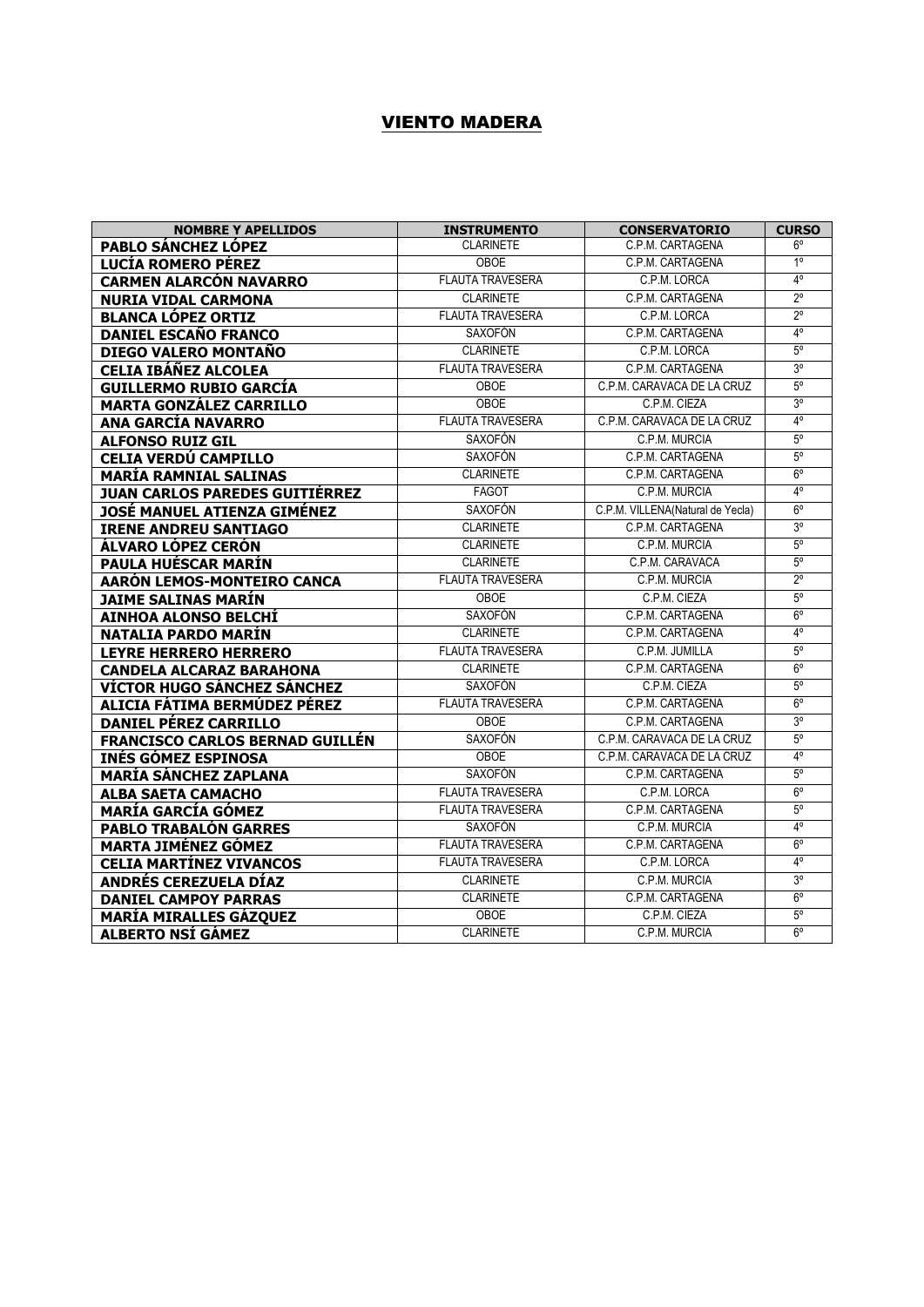### VIENTO METAL

| <b>NOMBRE Y APELLIDOS</b>                   | <b>INSTRUMENTO</b> | <b>CONSERVATORIO</b>       | <b>CURSO</b> |
|---------------------------------------------|--------------------|----------------------------|--------------|
| ALEJANDRO GARCÍA SORIANO                    | <b>TROMPFTA</b>    | C.P.M. LORCA               | 6°           |
| <b>GUILLERMO JIMÉNEZ SIDRACH DE CARDONA</b> | <b>TURA</b>        | C.P.M. CARTAGENA           | $5^\circ$    |
| DANIEL MAÑOGIL MUNUERA                      | <b>TROMPETA</b>    | C.P.M. CARAVACA DE LA CRUZ | $5^\circ$    |
| <b>FABIO ANDRÉS MERCADO GUTIÉRREZ</b>       | <b>TROMBÓN</b>     | C.P.M. CARAVACA DE LA CRUZ | $6^{\circ}$  |
| JOSÉ MIGUEL GÓMEZ VILLA                     | <b>TURA</b>        | C.P.M. JUMILLA             | 4°           |
| <b>HUGO GARCÍA CARRILLO</b>                 | <b>TROMPETA</b>    | C.P.M. CIEZA               | 30           |
| <b>PAULA GARCÍA GARCÍA</b>                  | <b>TROMPA</b>      | C.P.M. MOLINA DE SEGURA    | $5^{\circ}$  |
| <b>JORGE CARRILLO SÁEZ</b>                  | <b>TROMBÓN</b>     | C.P.M. CARTAGENA           | 30           |
| JOSÉ MIGUEL GARCÍA GARCÍA                   | <b>TROMPA</b>      | C P M LORCA                | 40           |
| <b>MARCOS PÉREZ BRIONES</b>                 | <b>TURA</b>        | C.P.M. CARTAGENA           | 40           |
| <b>ALBERTO MARTÍNEZ MANGAS</b>              | <b>TROMPA</b>      | C.P.M. MURCIA              | $5^\circ$    |
| <b>JACINTO CAZORLA BLÁZQUEZ</b>             | <b>TROMPA</b>      | C.P.M. MURCIA              | $6^{\circ}$  |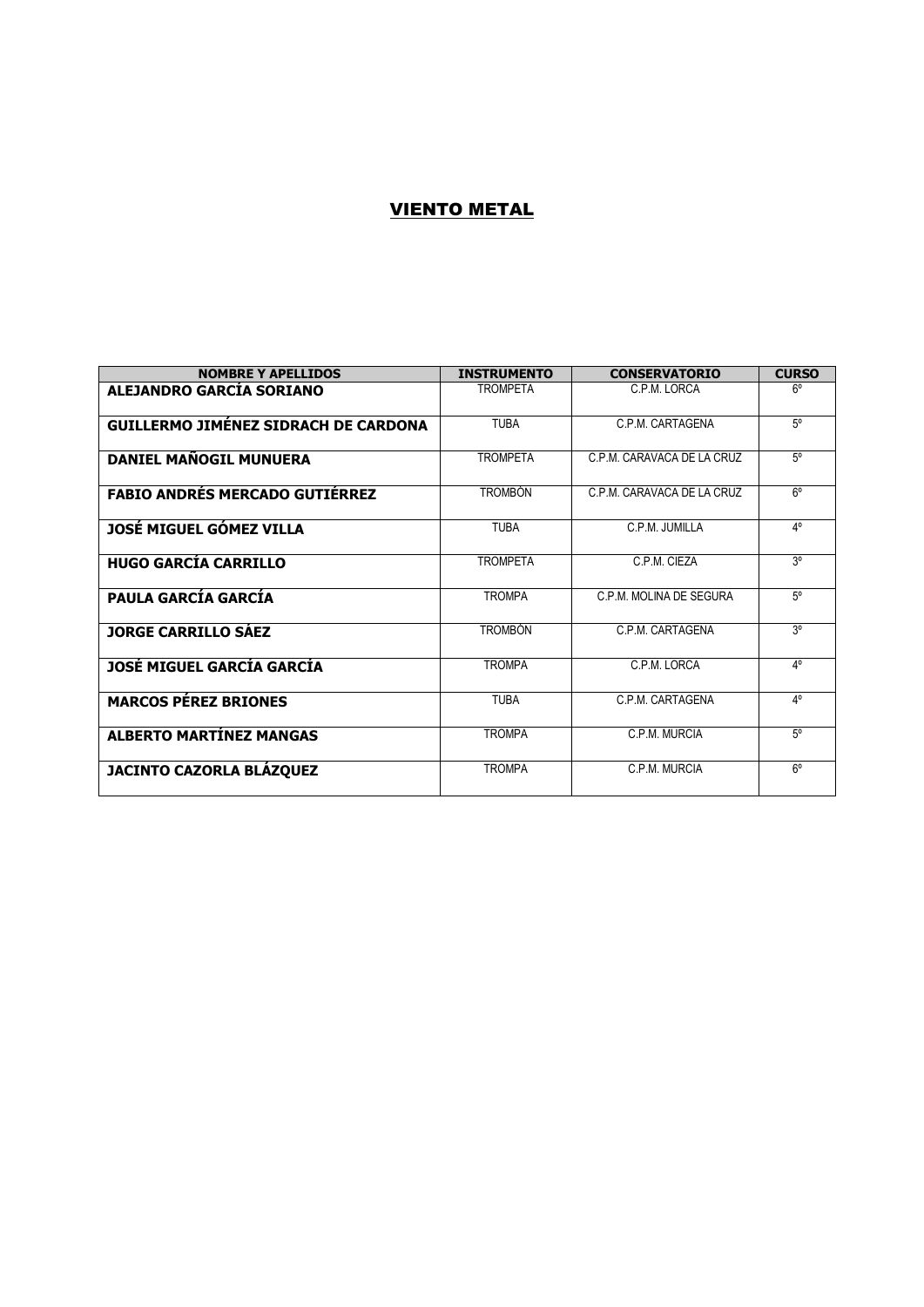| <b>NOMBRE Y APELLIDOS</b>                    | <b>CATEGORÍA</b>      | <b>CONSERVATORIO</b> | <b>CURSO</b>   |
|----------------------------------------------|-----------------------|----------------------|----------------|
| <b>MARÍA MARTÍN SORROCHE</b>                 | <b>CANTE FLAMENCO</b> | C.P.M. CARTAGENA     | 1 <sup>°</sup> |
| <b>MARÍA DEL MAR SÁNCHEZ SÁNCHEZ</b>         | CANTO LÍRICO          | C.P.M. CARTAGENA     | $4^{\circ}$    |
| <b>ANGEL RONDA CAYUELA</b>                   | <b>CANTE FLAMENCO</b> | C.P.M. CARTAGENA     | $5^\circ$      |
| <b>MARÍA DEL CARMEN FERNÁNDEZ FERNÁNDEZ</b>  | <b>CANTE FLAMENCO</b> | C.P.M. CARTAGENA     | $4^{\circ}$    |
| <b>MAGALI MARÍA VANULS GRID</b>              | CANTO LÍRICO          | C.P.M. CARTAGENA     | 1 <sup>0</sup> |
| ISABEL MARÍA HERNÁNDEZ MARTÍNEZ              | CANTO LÍRICO          | C.P.M. CARTAGENA     | 1 <sup>0</sup> |
| <b>CARMEN MARÍA TORRALBA GRACIA</b>          | <b>CANTE FLAMENCO</b> | C.P.M. CARTAGENA     | $2^{\circ}$    |
| <b>CRISTINA MARTÍNEZ HIRALDO</b>             | <b>CANTE FLAMENCO</b> | C.P.M. CARTAGENA     | 3 <sup>o</sup> |
| <b>FRANCISCA MARÍA ROMERA TÚNEZ</b>          | CANTO LÍRICO          | C.P.M. LORCA         | 3 <sup>o</sup> |
| <b>CLAUDIA SAURA TORRES</b>                  | <b>CANTE FLAMENCO</b> | C.P.M. CARTAGENA     | 3 <sup>o</sup> |
| <b>MARÍA DEL CARMEN NAVARRO BAÑOS</b>        | <b>CANTE FLAMENCO</b> | C.P.M. CARTGENA      | 1 <sup>0</sup> |
| <b>JESSICA CERÓN GONZÁLEZ</b>                | <b>CANTE FLAMENCO</b> | C.P.M. CARTAGENA     | $2^{\circ}$    |
| <b>MARIA DE LAS MERCEDES CAMPOY GUERRERO</b> | CANTO LÍRICO          | C.P.M. LORCA         | $5^\circ$      |